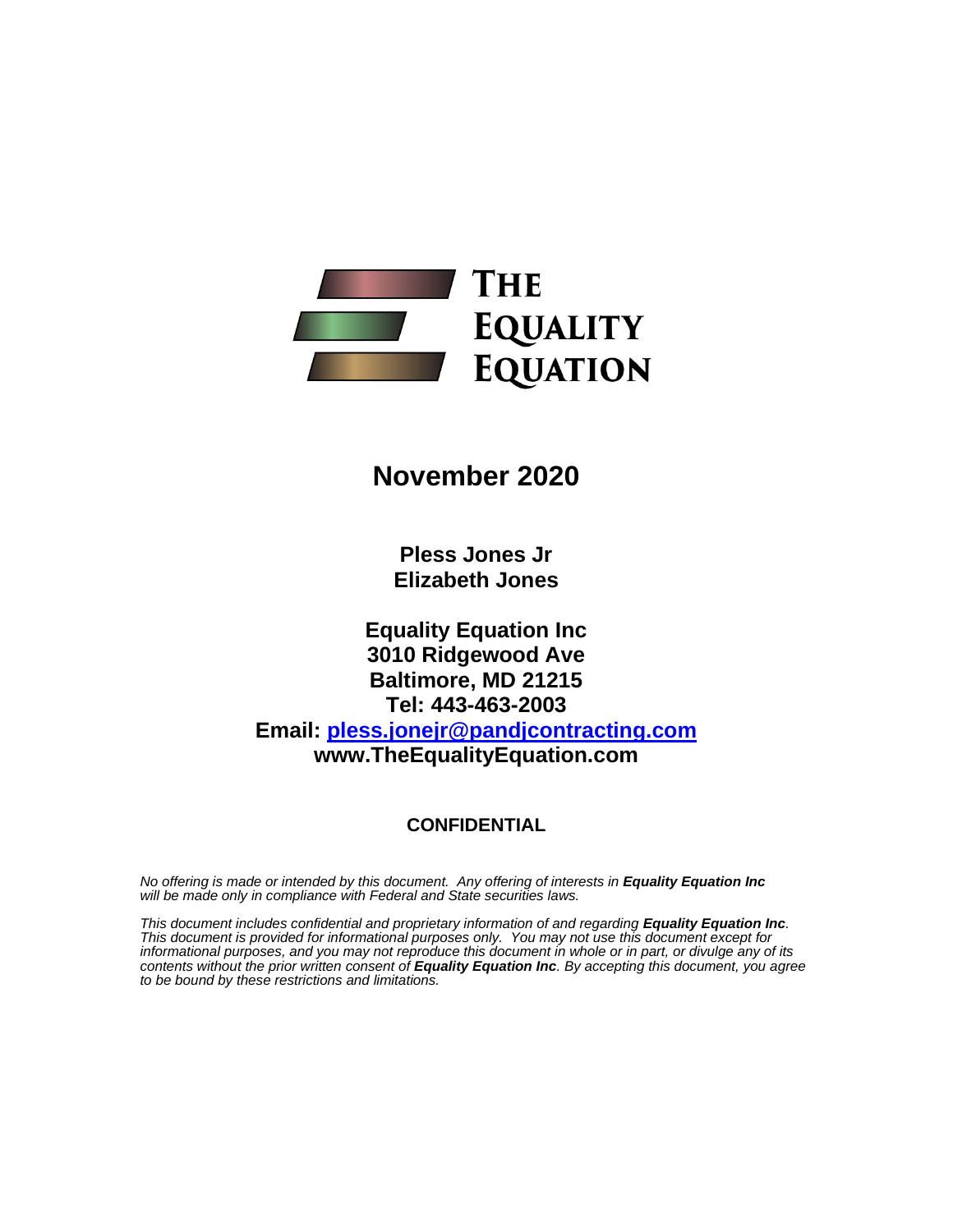# **Table of Contents**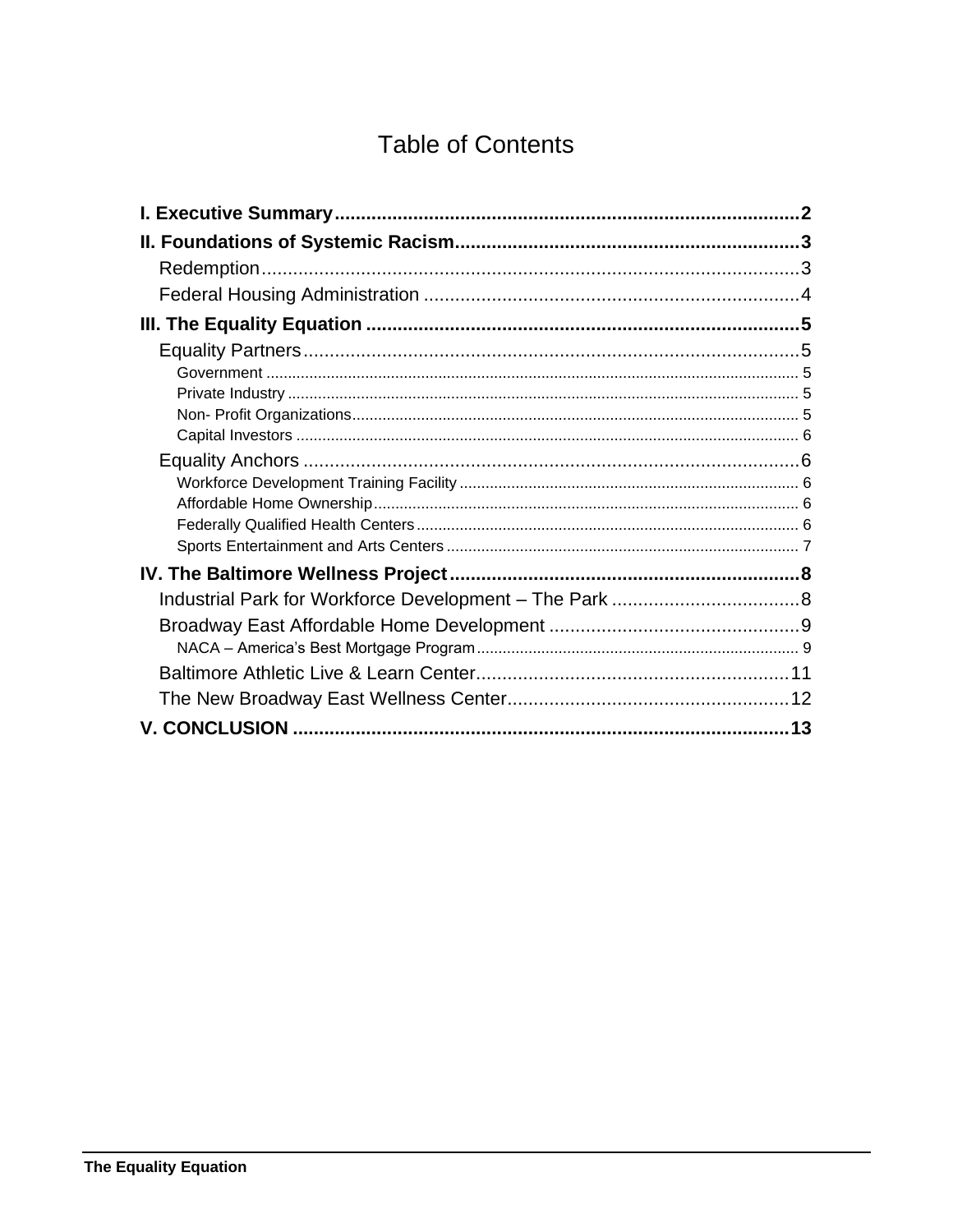# <span id="page-2-0"></span>**I. Executive Summary**

*Systemic racism is what fuels the racial wealth disparity. It is driven by antiquated housing and penal policies that were designed to reverse the advances blacks made during Reconstruction.*

*Racial violence was used to enforce this new social order, while Black Codes and the 13th Amendment provided the legislative cover needed to reestablish slavery in a more constitutionally-palatable manner.*

*Our inability to mitigate the racial wealth disparity is also related to the agenda established by black leadership during the Civil Rights Movement. We marched, protested and died for the right to sit next to white folks in restaurants. Reconstruction showed us that there is much more we should be fighting for.* 

*In order to reverse the wealth disparity, we must address the subjectivity of the agencies that steward public real estate assets, subsidies and resources, and develop a formula to address systemic racism in a manner that is palatable for our social and economic systems.*

*The Equality Equation uses public assets, subsidies and resources, to heal blighted and distressed communities in place, by building economically viable anchors of healthcare, workforce development, and sport.*

### **Overview**

The *Equality Equation* facilitates the cooperation needed between government, private industry, non-profits and investors, in order to mitigate the racial wealth disparity, and provide access to the American Dream, to all citizens.

The *Equality Equation* suffocates systemic racism by propping up the benefits of black economic empowerment against the negative effects of systems that have kept our people suffering in perpetuity.

The *Equality Equation* is a collaborative, citizen-centered approach that engages societal systems to create synergy between black economic empowerment and the institutions that perpetuate systemic racism.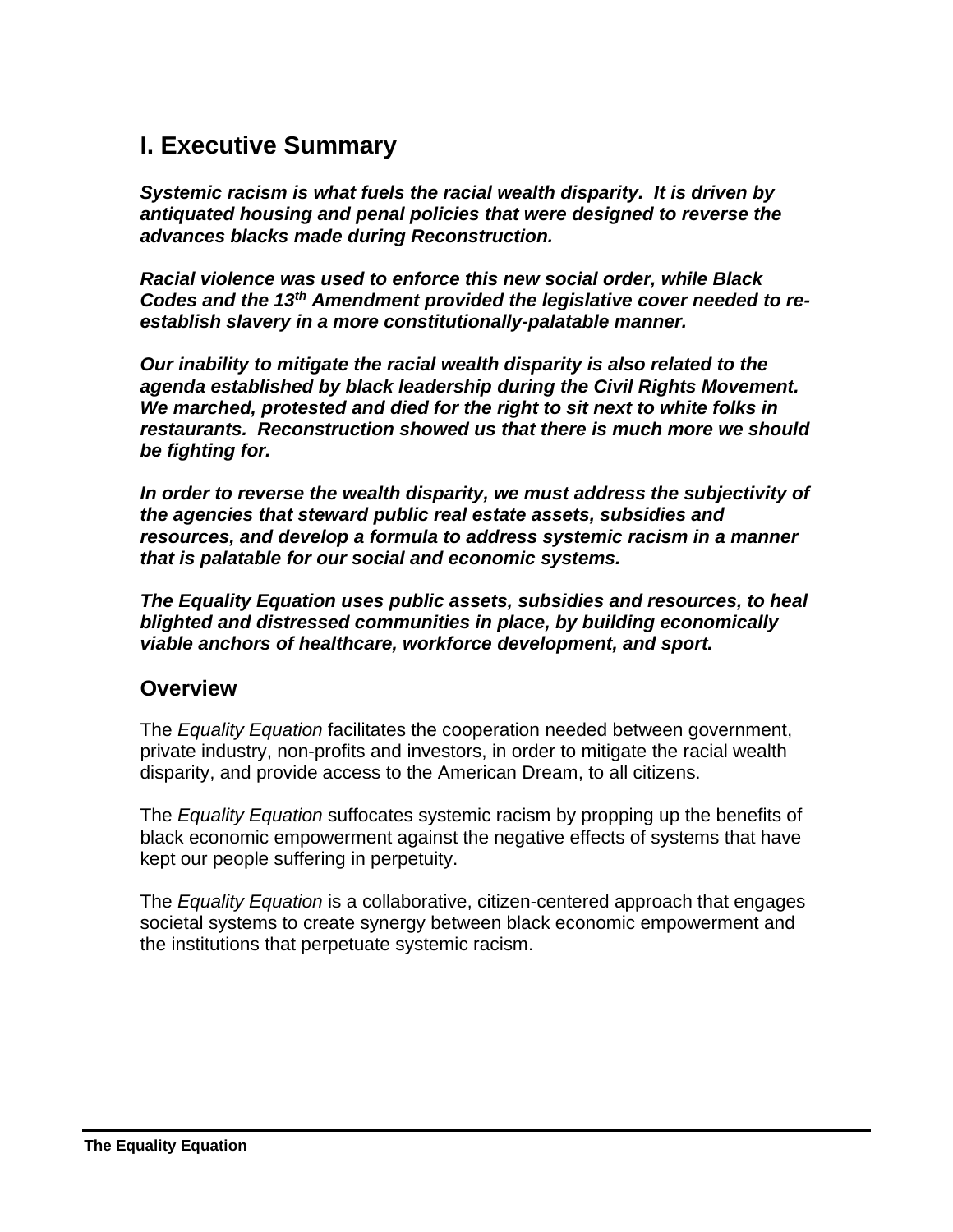# <span id="page-3-0"></span>**II. Foundations of Systemic Racism**

The Compromise of 1877 allowed southern states to salvage the business of slavery by incorporating servitude into state law. These Black Codes shepherded freed men back into the hands of the plantation owners thru labor leases to private companies. State profits from these labor leases were enormous and served as powerful mechanism to subjugate and intimidate blacks to conform to this new, post-Reconstruction social order.

In the early 1900's local, state and federal housing policies mandated segregation. The federal government's justification that blacks drove down property value was fallible, and not rooted in study. In most cases property values rose in neighborhoods where blacks bought homes, because blacks were willing to pay more for their properties than whites, due to limited housing options.

These policies were never mitigated properly, and the widening of the wealth disparity continues to this day.

## <span id="page-3-1"></span>*Redemption*

Reconstruction historian Eric Foner said, "Black participation in Southern Public Life after 1867 was the most radical development of the Reconstruction years, a massive experiment in interracial democracy without precedent in the history of this or any other country that abolished slavery in the 19<sup>th</sup> century."

During Reconstruction (1865 - 1877), the formerly enslaved population took significant strides economically, socially, and politically. Black men voted, and even held political offices. Black literacy surged, passing literacy rates of whites in some places, and black schools, churches and social institutions thrived.

The Compromise of 1877 ended Reconstruction and brought slavery back to the south. History makes light of this as it implies Congress made a reasonable compromise in an effort to settle the Presidential election of 1876. In this informal compromise, Congress agreed to pull federal troops from enforcing Emancipation in the south, negotiating with former confederates in evolving the institution of slavery into a more palatable form via "Redeemers' Rule" and "Jim Crow". Plantations and farms were global businesses that still had a significant amount of influence in the south post-Civil War.

Redemption (1877 – present) began as an organized effort by white southern democrats designed to reverse the strides the formerly enslaved population had made during Reconstruction. White businessmen, merchants, farmers and politicians, "Redeemers", used racial violence and state legislation to prevent blacks from equality entitled by the 14<sup>th</sup> and 15<sup>th</sup> amendments.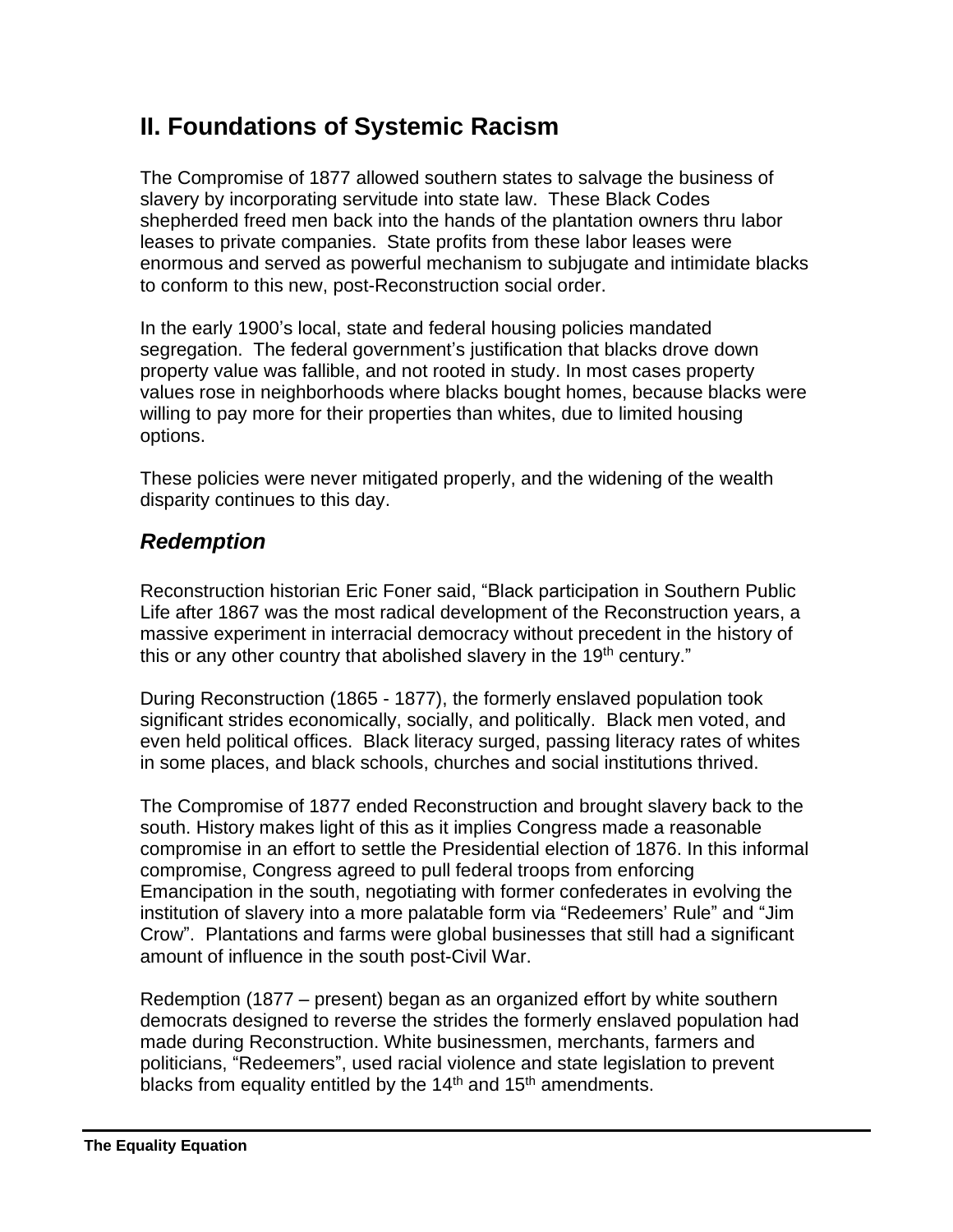Slavery made the south's agricultural market a global economic force, the Civil War devastated this economy. Congress handed these former confederates the space to exploit the  $13<sup>th</sup>$  Amendment by instituting Black Codes (state laws) that kept freed people in servitude in this economy, thru the penal system.

This institution did not just serve the white social and political agenda, it was vehemently economical, and it continues to be one of the most powerful facilitators of systemic racism. So powerful that it is allowed to openly exploit young black men and women by manipulation of education policies marketed as the *School to Prison Pipeline*.

## <span id="page-4-0"></span>*Federal Housing Administration*

The Federal Housing Administration, established in 1934, refused to insure mortgages in and near African-American neighborhoods, and excluded African-Americans from buying homes as federal government policy.

Federal, state, and local policies subsidized the development of white suburbs in cities across the country for the entirety of the 20<sup>th</sup> century. Federal home loan programs allowed white households to build and transfer assets across generations. These governmental policies contributed to glaring racial disparities in homeownership and wealth between blacks and whites that still exist today.

Armed with manifest destiny and eminent domain, these authorities went on to displace blacks by constructing new highway systems through communities of color in order to give white commuters access to job opportunities in urban centers.

The Fair Housing Act propped up federal housing projects in urban settings, as a separate but equal institution to the advantages and wealth created for whites by federal policies.

Now, however, white fragility and displeasure with congested roadways have resulted in middle-class and wealthy white households relocating to the cities. The result is our continued diaspora, and a rush to redevelop neglected neighborhoods for middle-class and affluent citizens.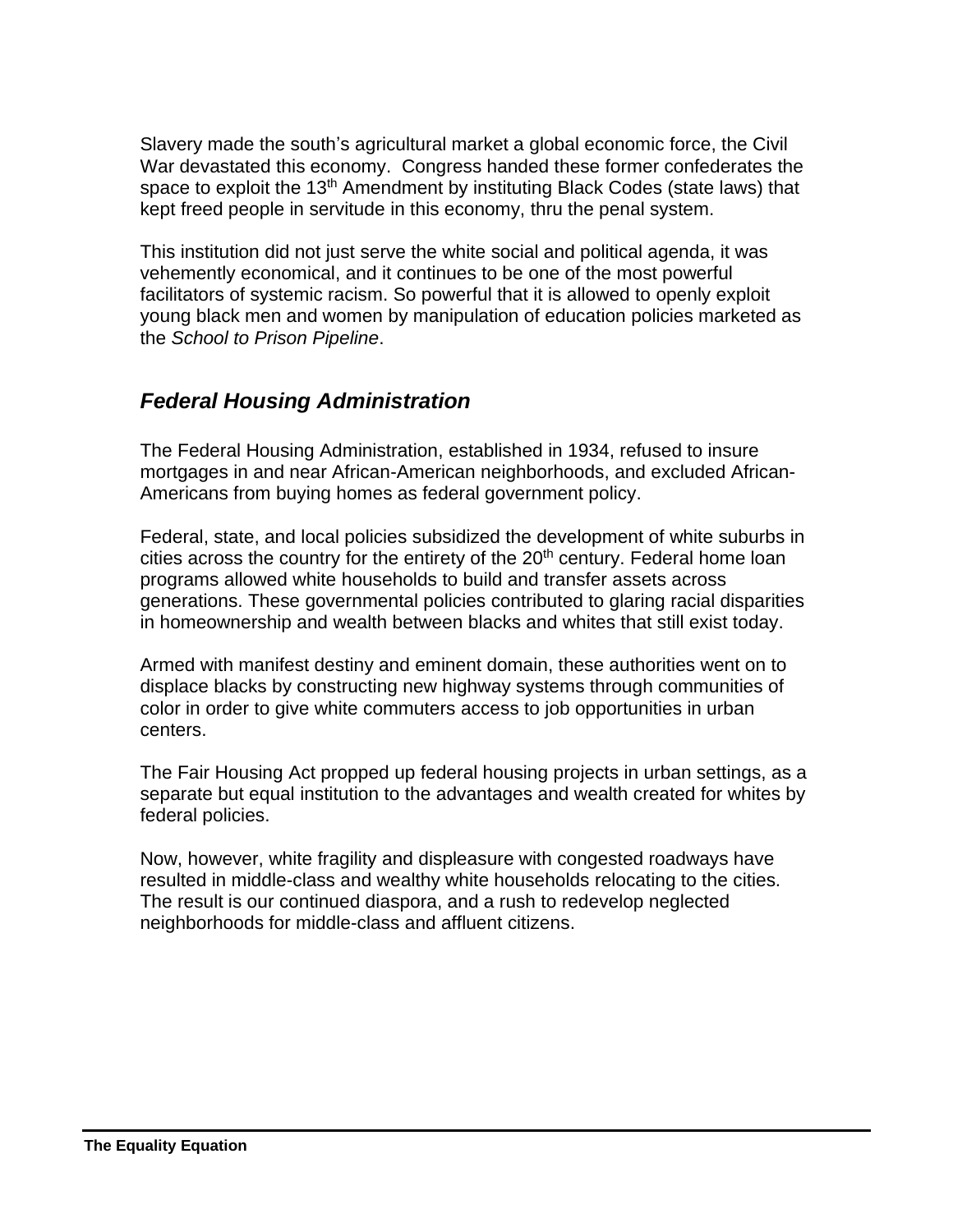# <span id="page-5-0"></span>**III. The Equality Equation**

*The Equality Equation are means to facilitate economic equality for disadvantaged communities by creating mutually beneficial development projects where government, non-profit, private industry and investors are comfortable with projected outcomes politically, socially and economically.*

### <span id="page-5-1"></span>*Equality Partners*

#### <span id="page-5-2"></span>**Government**

- State government provides black developers access to strategic pots of funding, resources and subsidies, as well as provide points of contact to access data needed to develop.
- State government partners with black developers to implement robust workforce development training programs that end in meaningful employment for disadvantaged citizens
- City government provides black developers supports, contacts and means to comfortably develop site control agreements for public land.
- City employment services agencies partners with black developers to train and hire disadvantaged citizens

#### <span id="page-5-3"></span>**Private Industry**

- Development teams have the flexibility and capacity to resolve public health issues quickly, they take the burden off of public and government institutions.
- Tenant leases help mitigate financing for a 21<sup>st</sup> century build.
- Manufacturing tenants commit to training local citizens for jobs in their industry.
- Education partners provide customizable workforce development programming for businesses in the community that have workforce training needs for introductory, median and advanced job skills.

### <span id="page-5-4"></span> **Non- Profit Organizations**

- Provide governance for the use of public assets and resources for the redevelopment of our blighted communities without gentrification.
- Provide governance for the development of federally qualified healthcare centers to provide proper healthcare for our uninsured and under insured population.
- Partner with black developers to create anchors of wellness that heal the community without perpetuating the diaspora.
- Advocate black wellness developments to city and state partners.
- Provides access to funding for predevelopment services and soft cost.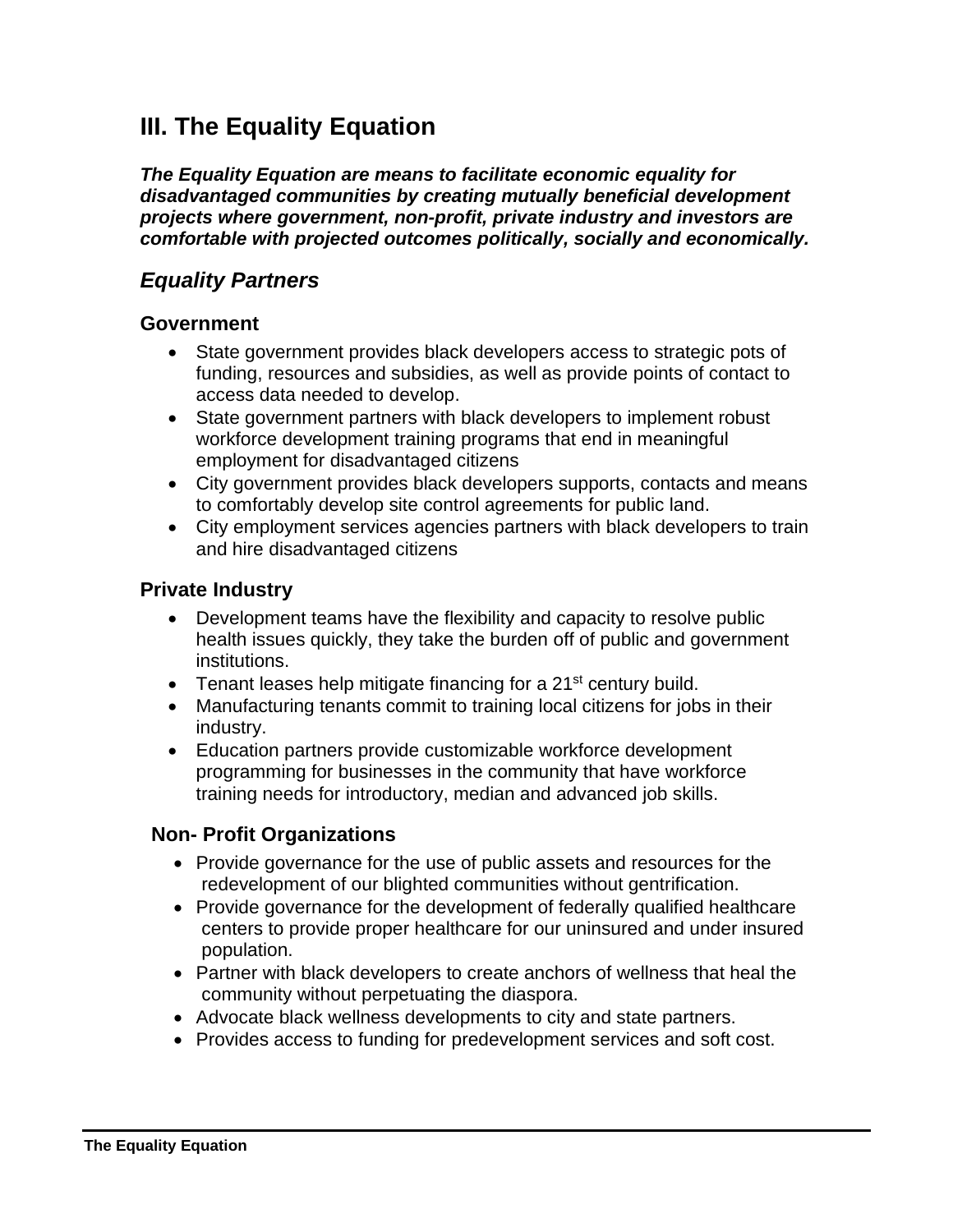### <span id="page-6-0"></span>**Capital Investors**

- Mitigate financing with low interest dollars, as they expect above average returns in development transactions that include public partners.
- Engage their network partners to provide complimentary services to the development project.
- Provide strategic funding for the project.

## <span id="page-6-1"></span>*Equality Anchors*

#### <span id="page-6-2"></span>**Workforce Development Training Facility**

These 21<sup>st</sup> century facilities will move workforce development programs from being an act of social responsibility and into a space where they are an economically viable function for community, government and industry that employ and provide services for disadvantaged citizens.

These workforce development training facilities will be a state of the art, socioeconomic development component, serving as the intersection of industry and workforce development.

The facility will house workforce development programs including construction, manufacturing, cyber security, culinary, urban farming, healthcare and heavy equipment operation programming. The campus will also house manufacturing tenants who will develop training programs for, and provide potential employment to citizens being served by the facility.

#### <span id="page-6-3"></span>**Affordable Home Ownership**

As the affordable housing gap continues to grow, the mitigating strategy has to offer an alternative to utilizing federal, state and municipal funds and bonds to pay for the development of low-income housing and infrastructure. Projects have to be attractive to private sector investors, who offer lower interest rates on the debt of the project. This creates an opportunity to invigorate the local economy by creating wealth through home equity.

#### <span id="page-6-4"></span>**Federally Qualified Health Centers**

Most of the Broadway East Community lies in a Medically Underserved Area. MUA's are defined as areas where the community has a low primary care physician to population ratio, a high infant mortality rate, a high percentage of the population living below the federal poverty level (FPL) and has a high percentage of the population aged 65 and over.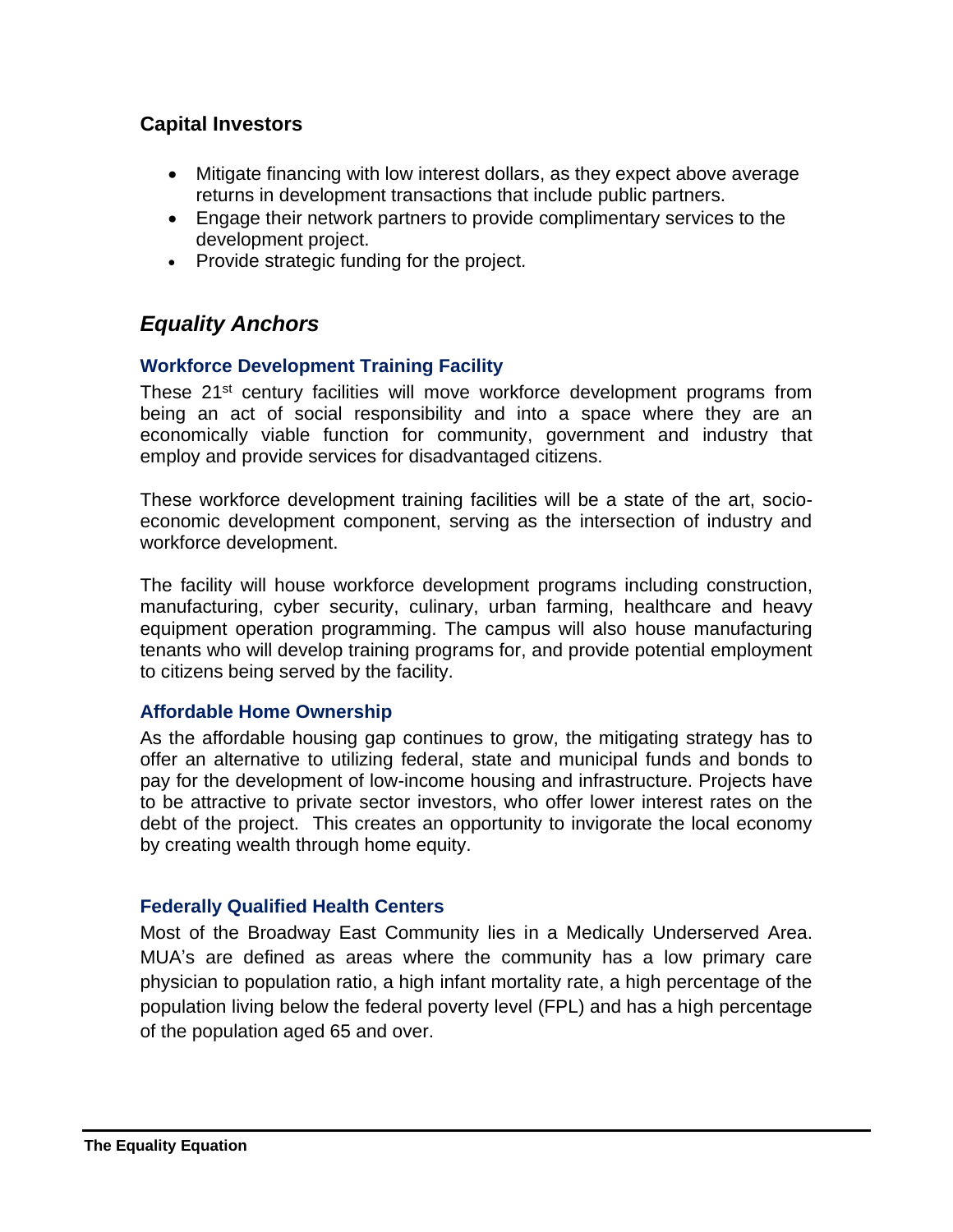Federally Qualified Health Center (FQHC) or one with *Look-a-Like* status are unique to *Medically Underserved Areas***.** FQHC status allows for SF 330 Funding, this funding can help with pre-development, construction, operations and even enabling and transportation services. FQHC status also allows for prompt payment from the government and it saves us costs with malpractice insurance. These economics create the opportunity to provide our most disadvantage citizens with the highest quality healthcare, that does not change with their inability to afford healthcare at all.

#### <span id="page-7-0"></span>**Sports Entertainment and Arts Centers**

Community health is a product of collaborative networks, where all members in a society contribute to and inform population health. Sports entertainment and arts centers will enable locales to address the rapid decline in childhood health and wellness by engaging children and affording them options at an early age. These centers will provide a space for the youth to play, learn, heal, grow and serve via programs that center around art, entertainment and recreational sport. The programs will be custom built to address specific needs that will help to engage and sustain a community's health.

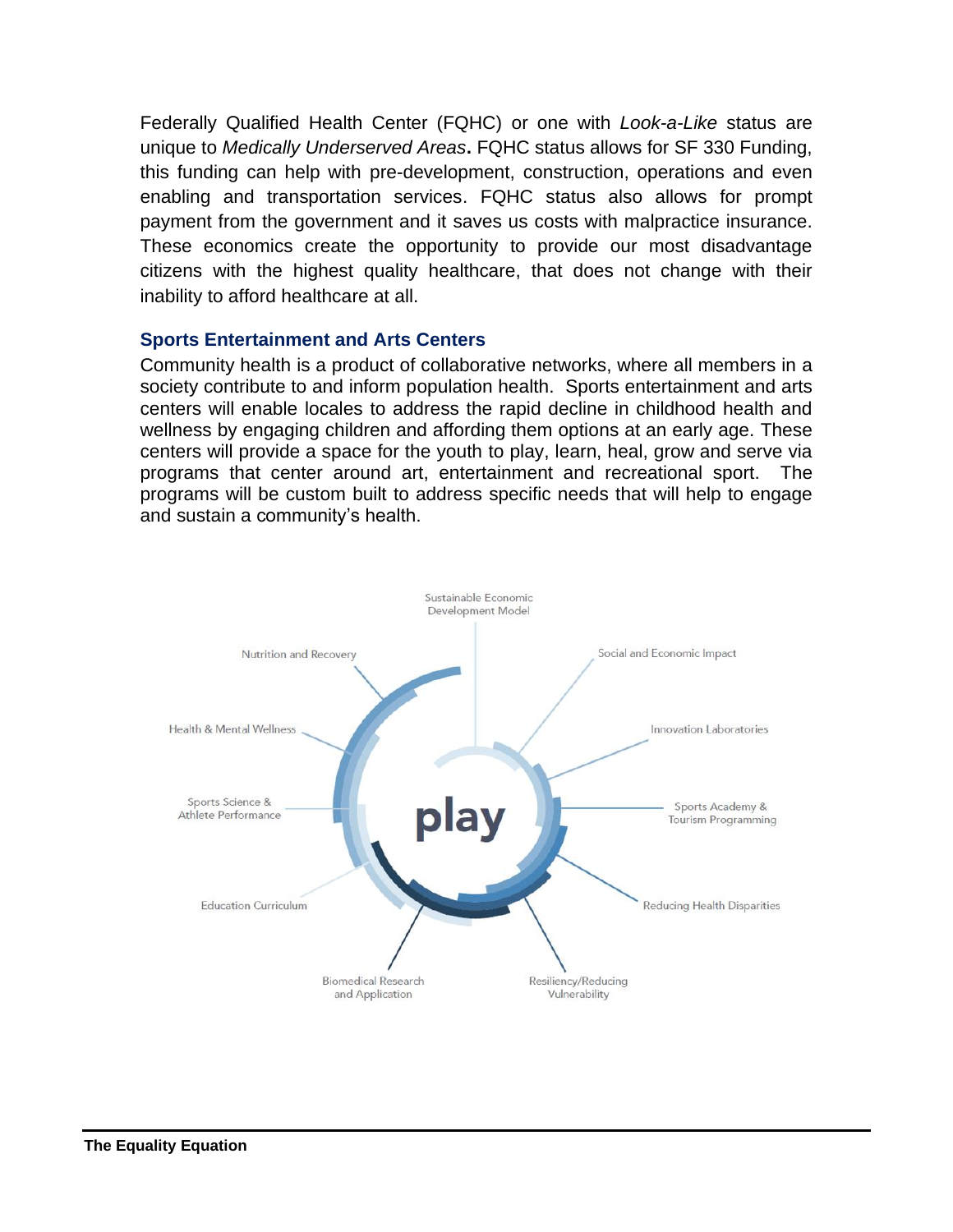## <span id="page-8-0"></span>**IV. The Baltimore Wellness Project**

*In response to the pervasive socio-economic challenges negatively impacting the community, The New Broadway East Community Development Corporation/CNI will coordinate collaborative investment towards the socio-economic development of the Broadway East community.* 

*We will construct affordable market-rate homes, develop a workforce development training facility, and create and pursue other economic development opportunities.*

*Our plan incorporates a community health approach. Community health is a product of collaborative networks, where all members in a society contribute to and inform population health. The Baltimore Wellness Project will address the wealth disparity, impact the rapid decline in childhood health, and provide a path to wellness.* 

*The standard of our approach is rooted in collaboration. It allows us to empower all partners involved, due, in part, to the customized solutions being developed collectively. We create specialized lanes and engage partners to perform their specialized tasks.*

*The Baltimore Wellness Project moves community wellness from being an act of social responsibility and into a space where healing citizens become an economically viable function for community, government and private industry.*

*Our innovative development model mitigates the planning & financial burden on education, recreation, government, and healthcare agencies. We accomplish this through the facilitation of public-private collaboration.*

### <span id="page-8-1"></span>*Industrial Park for Workforce Development –* **The Park**

The New Broadway East/CNI, as a coordinating entity, will ensure that our most disadvantaged citizens, the disabled, veterans and senior citizens, will have access to  $21^{st}$  century training and  $21^{st}$  century employment opportunities. We will accomplish this by developing a network of businesses that will commit to employing our most disadvantaged citizens. As a coordinating entity, The New Broadway East/CNI will engage a consortium of businesses who have and will develop workforce and manufacturing spaces that are designed for and accessible to disadvantaged citizens. Being named a coordinating entity by the Secretary of DGS, will mitigate the financial burden of operations and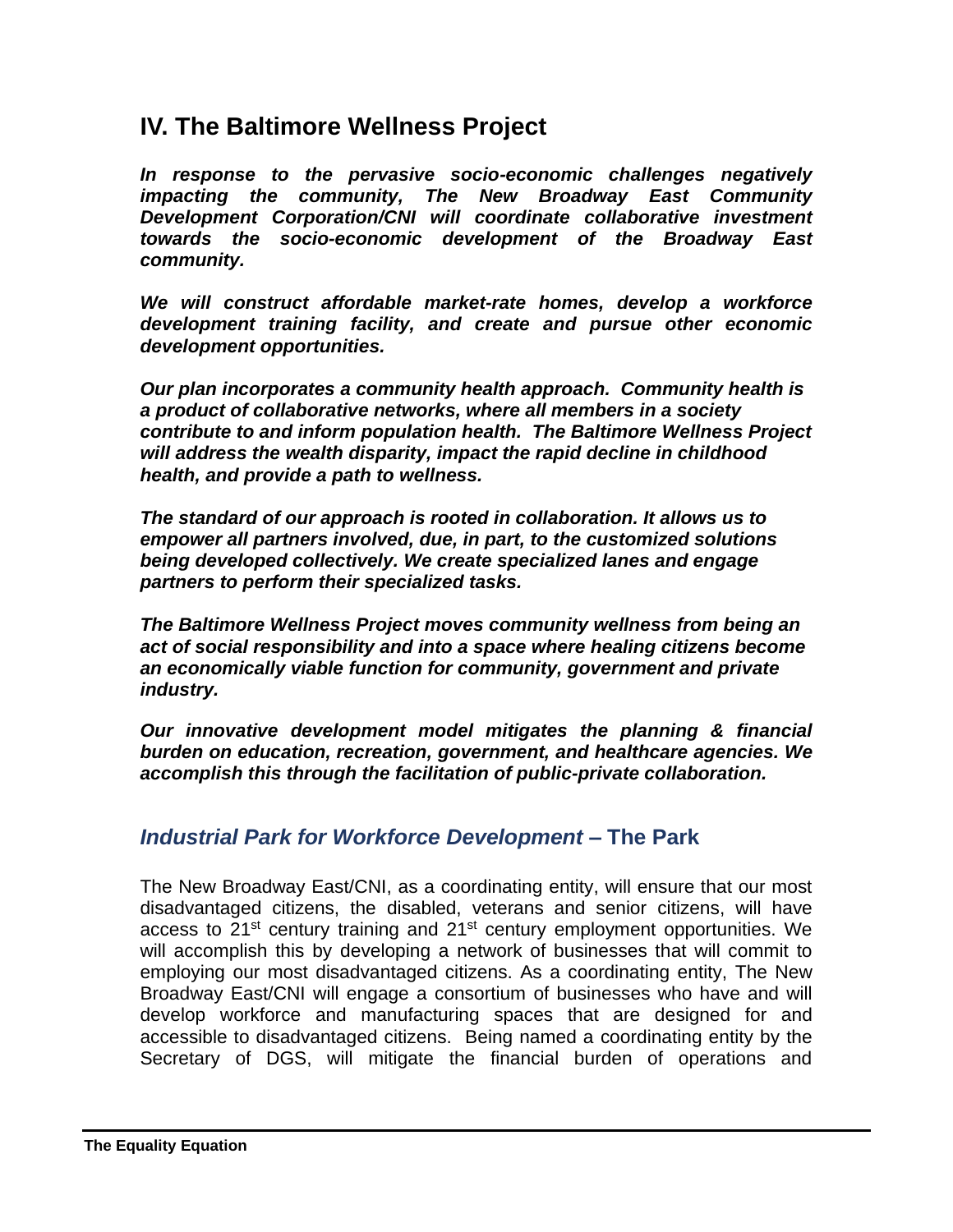maintenance by enabling the workforce development training facility to procure state contracts via the Employment Works Program.

The New Broadway East/CNI is partnered with Baltimore City Community College, Maryland Higher Education Commission, and the Mayor's Office of Employment Development to expand and provide a variety of workforce development construction-focused programs which allow students to earn a single certificate or stackable credentials. Stackable credentials prove greater levels of expertise and knowledge, by providing related multileveled courses equipping students to advance their careers beyond entry level positions.

BCCC and New Broadway East/CNI, will line-up the Broadway East community's demographics with resources and revenue buckets afforded by the city, state and federal government. The resulting data will enable us to subsidize 21<sup>st</sup> century training for the Broadway East population.

Strategic partnerships with BCCC and MOED, and being designated a coordinating entity by DGS, ensures that population with the greatest need receive the most effective quality programming possible that result in lasting, livable employment.

## <span id="page-9-0"></span>*Broadway East Affordable Home Development*

New Broadway East/CNI will use a funding formula that requires no additional government funds to develop low to moderate income housing. Instead, we utilize public-private partnerships, to secure capital from private equity, pension funds, real estate investment trusts and other financial mechanisms in order to fund the development. This mechanism allows for quality affordable housing that has market rate value and an affordable payment structure.

This model will enable Broadway East citizens to affordably go from renters to home owners by modernizing their existing inventory and creating affordable home ownership developments.

The intent of this development is to "develop in place" without the relocation of residents.

### <span id="page-9-1"></span>**NACA – America's Best Mortgage Program**

The New Broadway East/CNI has partnered with NACA. The Neighborhood Assistance Corporation of America is a non-profit, community advocacy and homeownership organization. NACA's primary goal is to build strong, healthy neighborhoods in urban and rural areas nationwide through affordable homeownership. NACA has made the dream of homeownership a reality for thousands of working people by counseling them honestly and effectively, enabling even those with poor credit to purchase a home or modify their predatory loan with far better terms than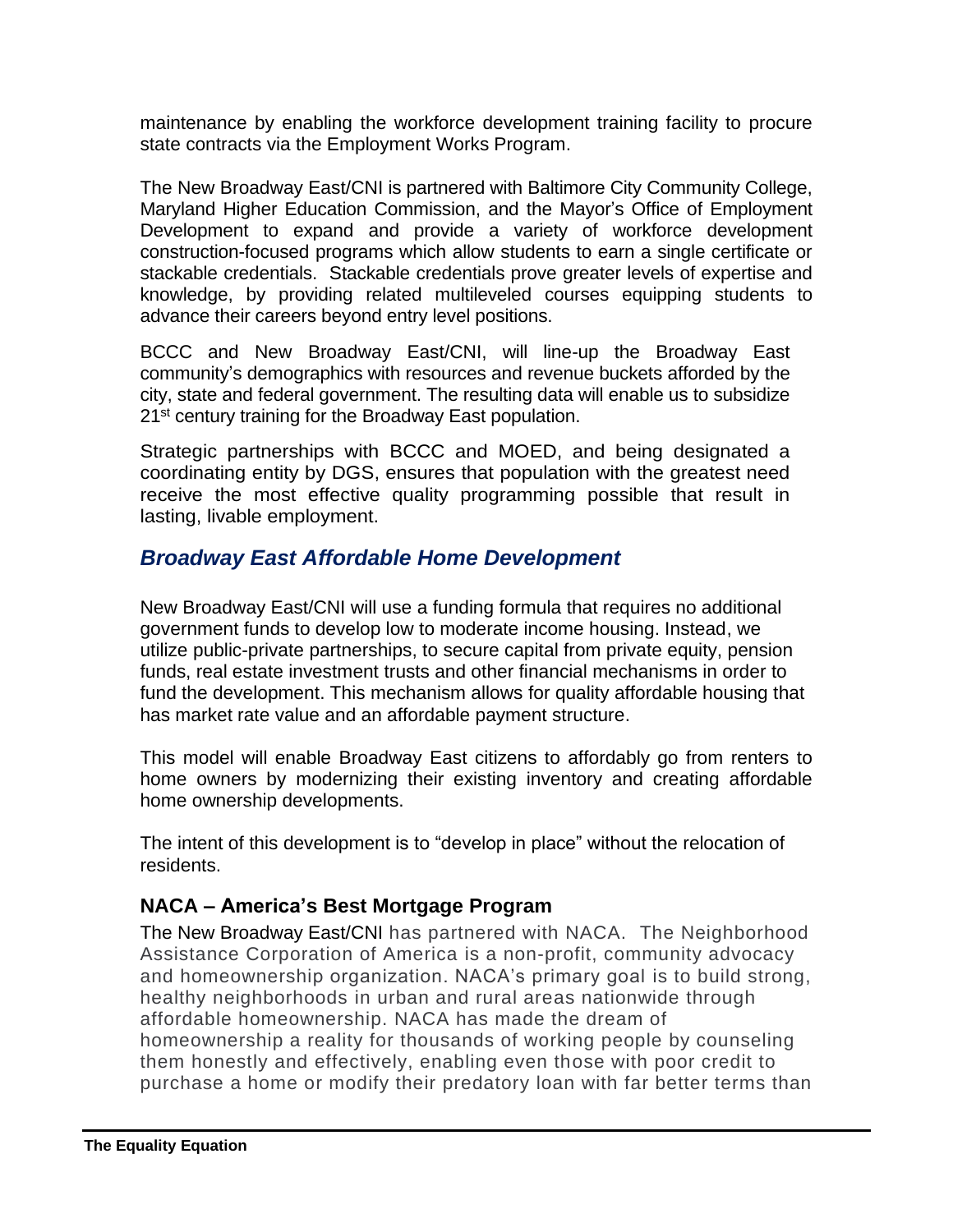those provided even in the prime market. The incredible NACA mortgage allows NACA Members to purchase their homes with:

- No down payment,
- No closing costs,
- No fees.
- No requirement for perfect credit,
- And at a below-market interest rate.

NACA qualifies buyers by multiplying their housing ratio, 31%, by 80% of the median income for the locale.

The median annual income for Baltimore is **\$101,000**. 80% of the median income is **\$80,800**, converted into monthly income is **\$6,733.** Multiplied by NACA's 31% Housing Ratio, **\$2,087** would be the monthly income requirement. The estimated maximum home price for Baltimore in the NACA program is **\$324,948,** @3.125%, their mortgage interest rate today.

NACA further mitigates financing for the buyer by using city, state and federal subsidies and grants to buy down principal, and to buy down the mortgage interest rate to as low as 0.125%.

NACA also provides property renovation assistance and Membership Assistance for NACA homeowners. NACA's Home and Neighborhood Development ("HAND") Department addresses repair issues, and where appropriate provides rehab assistance throughout the renovation process. NACA's Membership Assistance Program (MAP) provides comprehensive counseling for Members who are delinquent on their home payments, including establishing payment agreements and providing financial assistance to help Members avoid foreclosure.

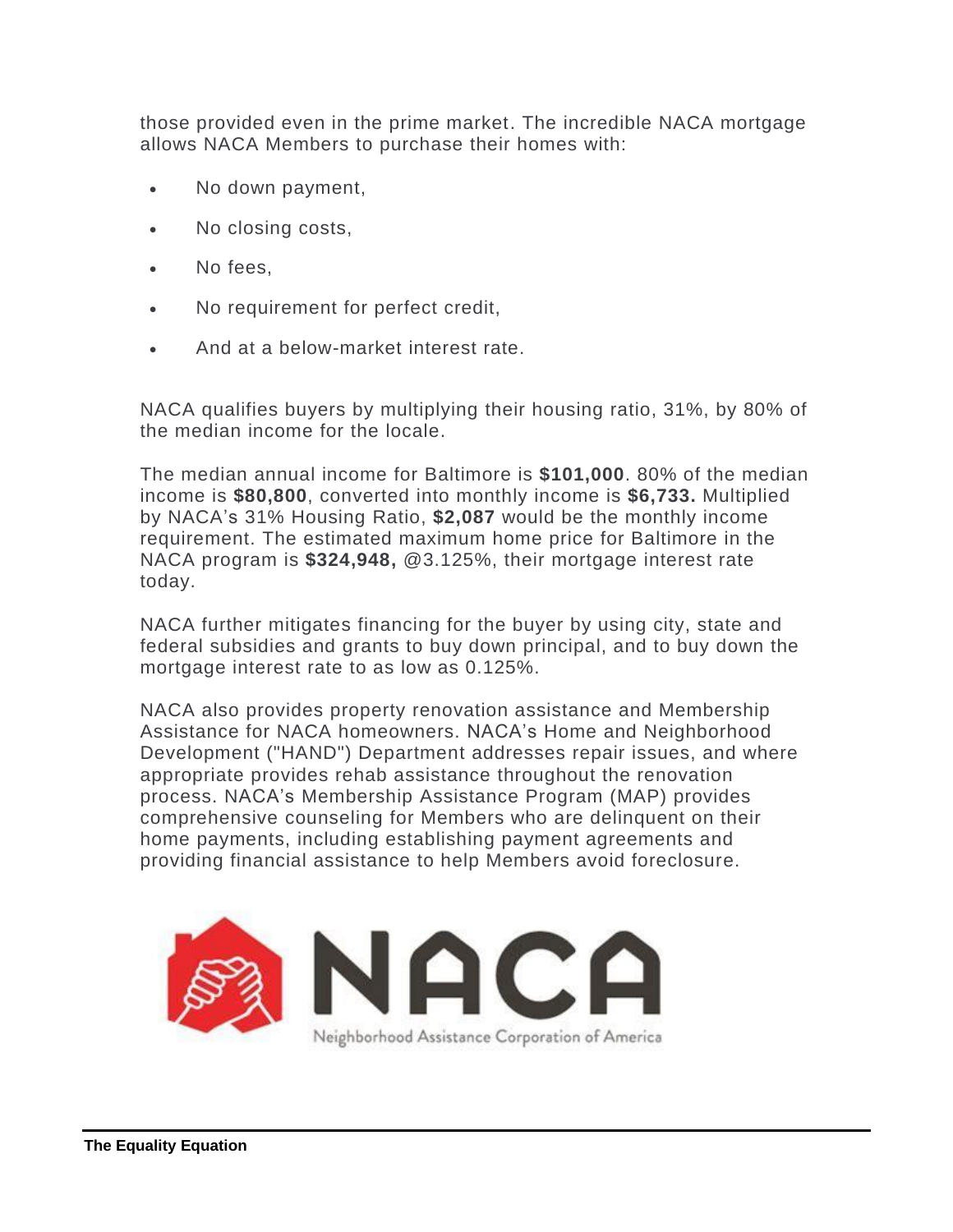## <span id="page-11-0"></span>*Baltimore Athletic Live & Learn Center*

The Baltimore Athletic Live and Learn Center will grant the youth of Broadway East a space to play, learn, heal and grow. The facility will enable students to travel safely from home to school, to their after-school program and back home. At the ALL Center, iBall, iLive, iLearn.

The facility is driven economically by youth sports tourism. CNI and coordination with its partners will develop operational systems, staff recruitment and training, marketing and sales, equipment procurement, program development and event planning to host sporting events for Broadway East athletic programs.

In a shared revenue model, The New Broadway East/CNI can take full responsibility for hosting events or provide systems and processes for recreation and athletic departments to host events.



If I ball, I can live, if I live, I can learn, if I learn, I can heal, if I heal, I can grow, if I grow, I can serve. *"*

iBall, iLive, iLearn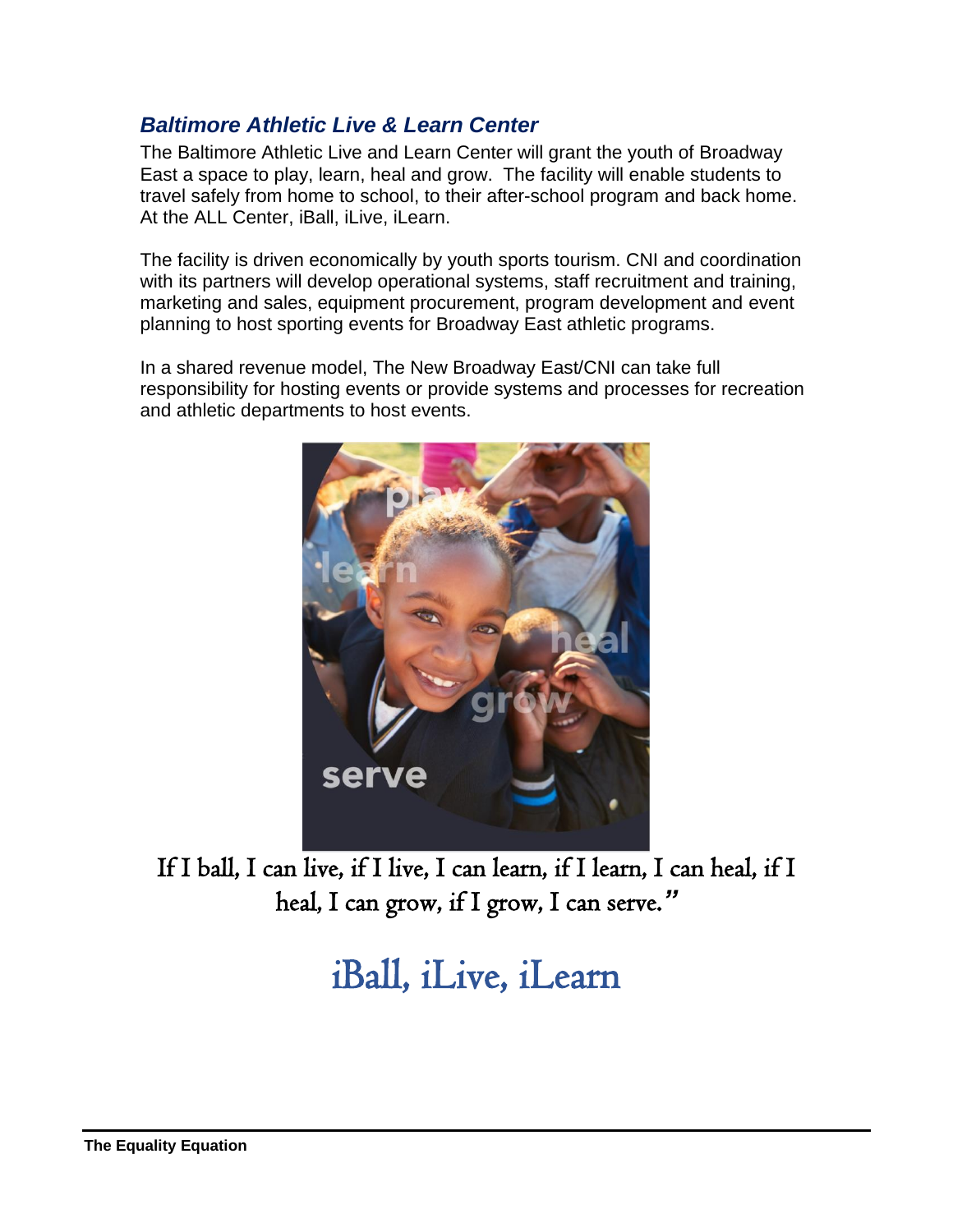### <span id="page-12-0"></span>*The New Broadway East Wellness Center*

The New Broadway East Wellness Center will provide the highest quality primary, dental and mental health services. The facility will have a daycare for children and Seniors, classroom space, office space, a commercial kitchen with commercially rentable party space, and a media center. The *federally qualified health center* will also provide rehabilitative services, an exercise gymnasium, an aquatic center, a commercial kitchen, an athletic field and sports gymnasium that will be open to patients and to the public as well.

The health disparities are well documented. The New Broadway East Wellness Center will custom build wellness solutions for the community.